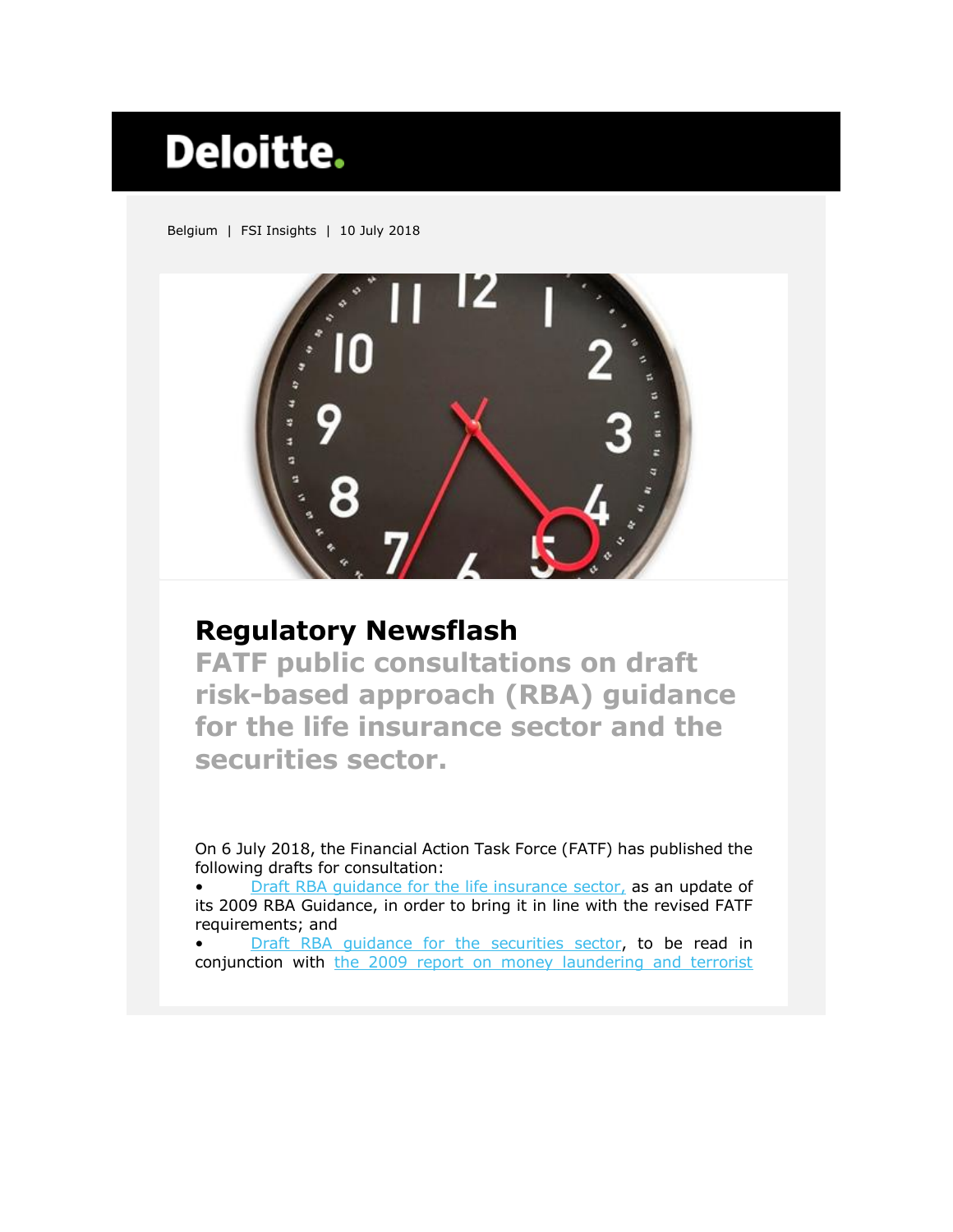financing ("ML/TF"[\) in the securities sector,](http://www.fatf-gafi.org/media/fatf/documents/reports/ML%20and%20TF%20in%20the%20Securities%20Sector.pdf) which outlines vulnerabilities in the sector.

The two documents are intended to provide support both to the private sector and to supervisors, by focusing on Money Laundering (ML) and Terrorism Financing (TF) risks and measures to mitigate these risks.

The purpose of the two draft guidance documents is to:

- Outline the key elements involved in applying a RBA to AML/CFT in the life insurance and the securities sector;
- Assist countries, competent authorities, insurers, providers of securities products and services and intermediaries with the design and implementation of a RBA to AML/CFT by providing general guidelines and examples of current practices.
- $\bullet$

After developing the general FATF approach on RBA, the draft guidance for the life insurance sector provides further guidance for life insurers and insurance intermediaries, providing life insurance and other investmentrelated insurance products, on risk assessment, risk mitigation and internal controls, governance and monitoring. Section III of the draft includes specific guidance for supervisors. Annex B includes specific examples of risk factors relevant for the ML/TF risk assessment of insurance companies.

A similar approach has been applied for the draft RBA guidance for the securities sector. Furthermore, annex B gives an overview of relevant suspicious activity indicators for this sector.

Views and specific proposals are welcomed until 17 August 2018. The FATF intends to adopt both final guidance documents at its October 2018 Plenary meeting.

## **Contact**

For further information with respect to this subject, please contact [Caroline Veris](mailto:cveris@deloitte.com) or [Edwin Somers](mailto:edsomers@deloitte.com) .

**Caroline Veris Edwin Somers** Partner – FSI Governance, Risk and Director – FSI Governance, Risk Regulation

and Regulation